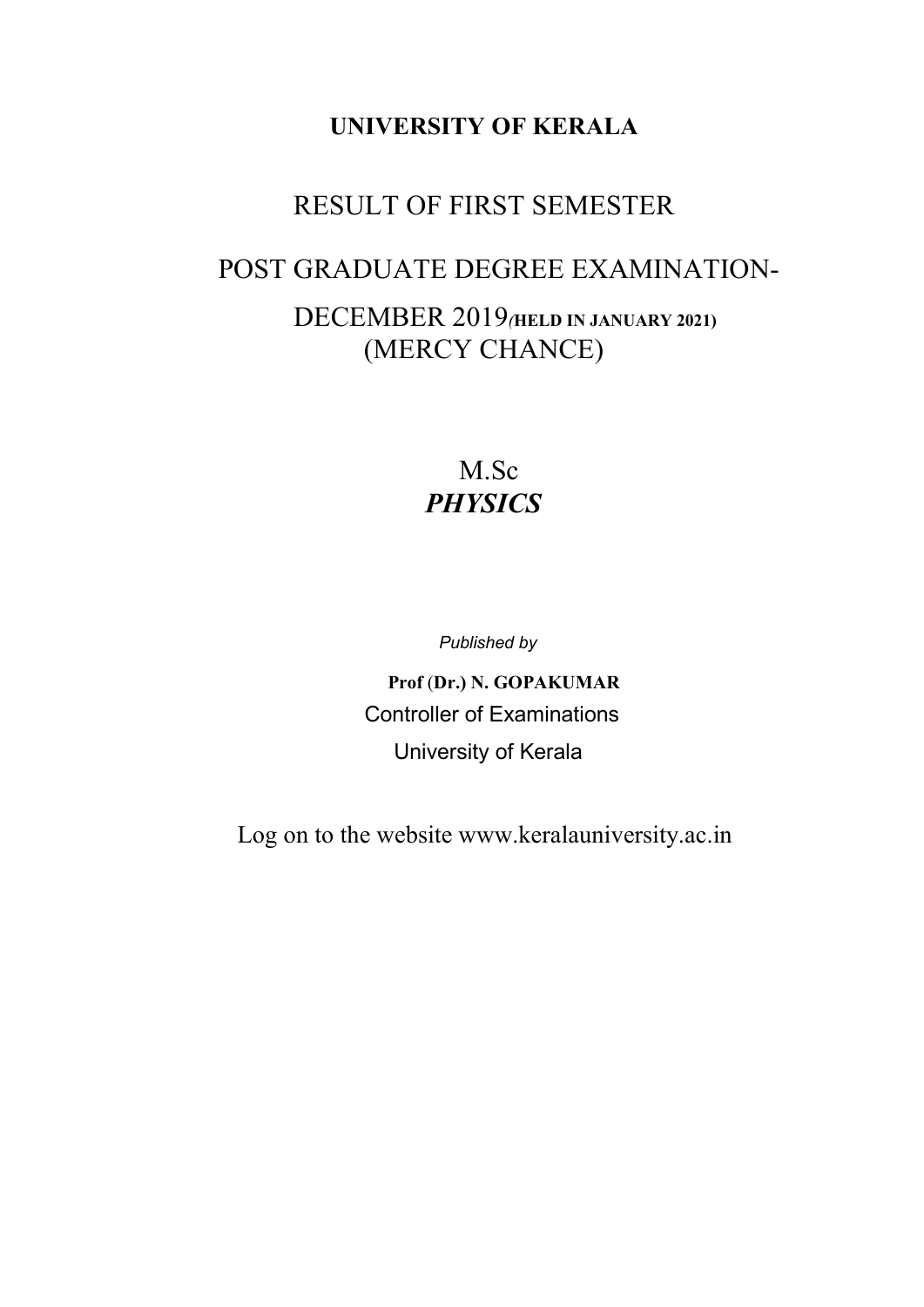## UNIVERSITY OF KERALA

#### Results of First Semester PG Degree Mercy Chance Examination, December 2019 M.Sc Physics(Held in January 2021)

The following is the provisional list of successful candidates in the First semester PG Degree Examinations M.Sc. Physics.

The total marks secured by each successful candidate are shown against the candidate code.

- 1. Mark sheets will be issued to the respective centres .
- 2. Originals of the qualifying certificates shall be forwarded to the University for verification of eligibility conditions. Mark list will not be issued to those whose fees are not yet remitted to the University.
- 3. The mark lists will not be issued to the candidates in respect of whom there are defects to be rectified and whose fees are due although their results have been provisionally released now.
- 4. Results of those candidates who have not produced their Eligibility certificates/Qualifying certificates have been withheld.
- 5. Application for scrutiny of answer books should reach the Deputy Registrar, Examinations (IV) along with the prescribed fee on or before 04/02/2022
- 6. The results will be available on www.keralauniveristy.ac.in
- 7. Draft mark lists can be downloaded from the site, exams.keralauniversity.ac.in and it may be used to apply for scrutiny of answer books.

Sd/-

Thiruvananthapuram, Dated: 25/01/2022

#### University Buildings, Controller of Examinations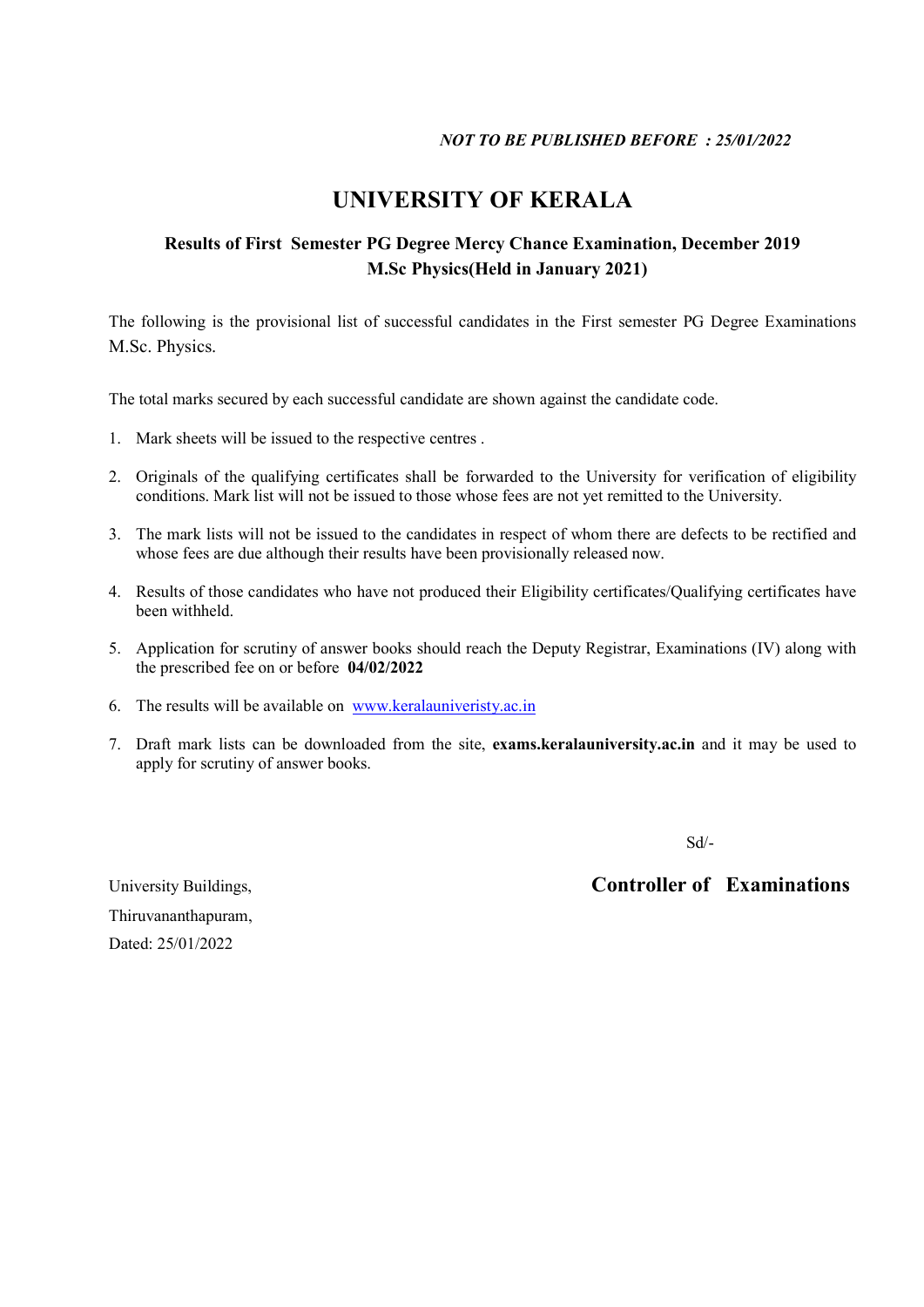## UNIVERSITY OF KERALA

#### SYNDICATE - IN - CIRCULATION

#### The results of the Post Graduate Courses(semester scheme) in affiliated colleges as declared by the respective Board of Examiners are given below

| Semester : 1  | Month & Year of Exam. : December 2019 |                 |              |        |                           |    |     |       |
|---------------|---------------------------------------|-----------------|--------------|--------|---------------------------|----|-----|-------|
| Exam.<br>Code | Name of the Programme                 | No. of Students |              |        | Students<br>Classified as |    |     | Pass  |
|               |                                       | Regis<br>tered  | Appea<br>red | Passed |                           | II | ן ד | g     |
| 63009111      | <b>MSc Physics</b>                    |                 | 2            |        |                           |    |     | 50.00 |

The results may be approved. It is proposed to publish the results on 24-01-2022

 $S$ d/- $S$ d/- $S$ d/- $S$ d/- $S$ d/- $S$ d/- $S$ d/- $S$ d/- $S$ d/- $S$ d/- $S$ d/- $S$ d/- $S$ d/- $S$ d/- $S$ d/- $S$ d/- $S$ d/- $S$ d/- $S$ d/- $S$ d/- $S$ d/- $S$ d/- $S$ d/- $S$ d/- $S$ d/- $S$ d/- $S$ d/- $S$ d/- $S$ d/- $S$ d/- $S$ d/- $S$ d/- $S$ d/- $S$ d/- $S$ d/- $S$ d/- $S$ d/

#### Controller of Examinations

University Buildings, Thiruvananthapuram Dated : 25/01/2022

To

- 1. All Syndicate Members
- 2. The P.S. to V.C.
- 3. The P.S. to P.V.C.
- 4. The P.A. to Registrar
- 5. The P.A. to C.E.
- 6. EJ IX
- 7. M & C
- 8. PRO/Enquiry